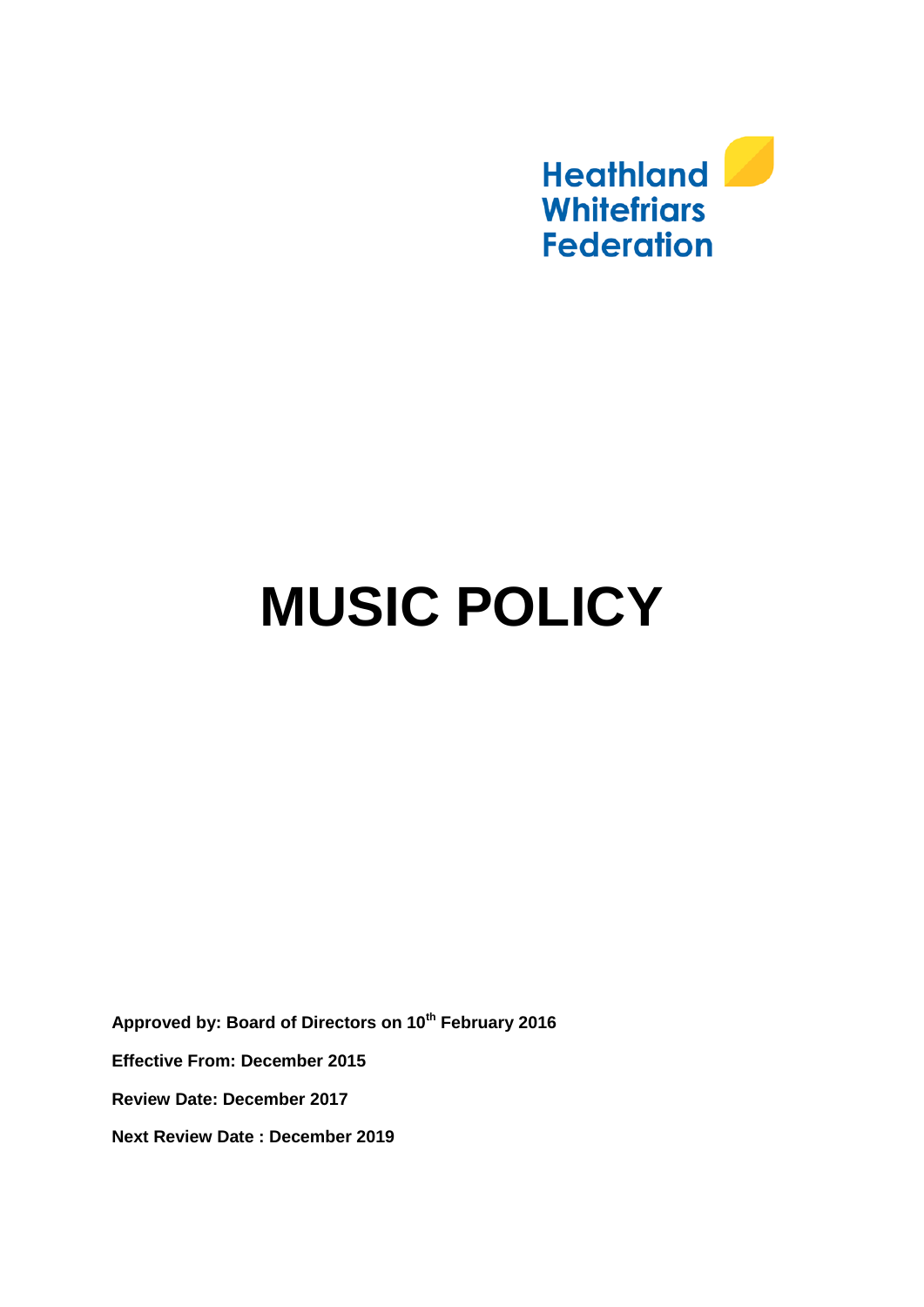

## **MUSIC POLICY**

#### **What is our Philosophy?**

In the Heathland Whitefriars Federation we believe that Music is a unique way of communicating. Through appropriate, stimulating and enjoyable learning situations pupils develop an understanding of and appreciation for music, experiencing its unique way of communicating and its power as a vehicle for creative personal expression. Music plays an important part in pupils' personal development as it develops mind and body and is essentially a social activity. It reflects the society and culture in which we live and helps pupils learn about societies and cultures from other times and places. Fundamentally, pupils learn through their experience of music as listeners, performers and composers.



*Article 29: Education must develop every child's personality, talents and abilities to the full. It must encourage the child's respect for human rights, as well as respect for their parents, their own and other cultures, and the environment.*

#### **What are our Aims?**

We aim to deliver a rich and varied programme, providing children with opportunities to develop their musical abilities and competence, and to develop their artistic, creative and aesthetic understanding through music. Our aim is to ensure that pupils:

- learn how sounds are made and then organised into musical structures
- learn how music is made by the voice and a variety of instruments
- learn how music is composed and recorded (including notation)
- learn how music is influenced by time, place and purpose
- develop the inter-related skills of performing, composing and listening to music



*Article 31: Every child has the right to relax, play and take part in a wide range of cultural and artistic activities.*

### **Our Approach to Teaching and Learning**

Progress in Music happens over time as pupils gain increasing mastery in developing skills and develop their knowledge and understanding. Assessment includes not only what children perform but also the process used to achieve it, what they understand about the music they have made and how it fits into a wider cultural context.

To enable musical learning it is essential that the activities of listening, composing and performing are taught together and that children learn most about music by being involved in making it. Skills are not taught in isolation but developed as part of richer musical activities. Children are given regular opportunities to evaluate their own and others' work.

#### **Pedagogical Approach**

Music is taught through practical music-making as far as possible, supported by experience of live and recorded performance of the highest quality available. Singing is at the heart of the curriculum – it's the instrument everyone has available.

Children's musical learning is taught in units which can be linked to class topics, productions, or have a distinct musical focus. Each unit will combine elements of listening, composing and performing and give an opportunity for each child to develop their skills progressively.

All children are entitled to opportunities for high quality musical learning. Activities build on prior attainment and experience and provide challenge. Expectations are high and ambitious at all levels.